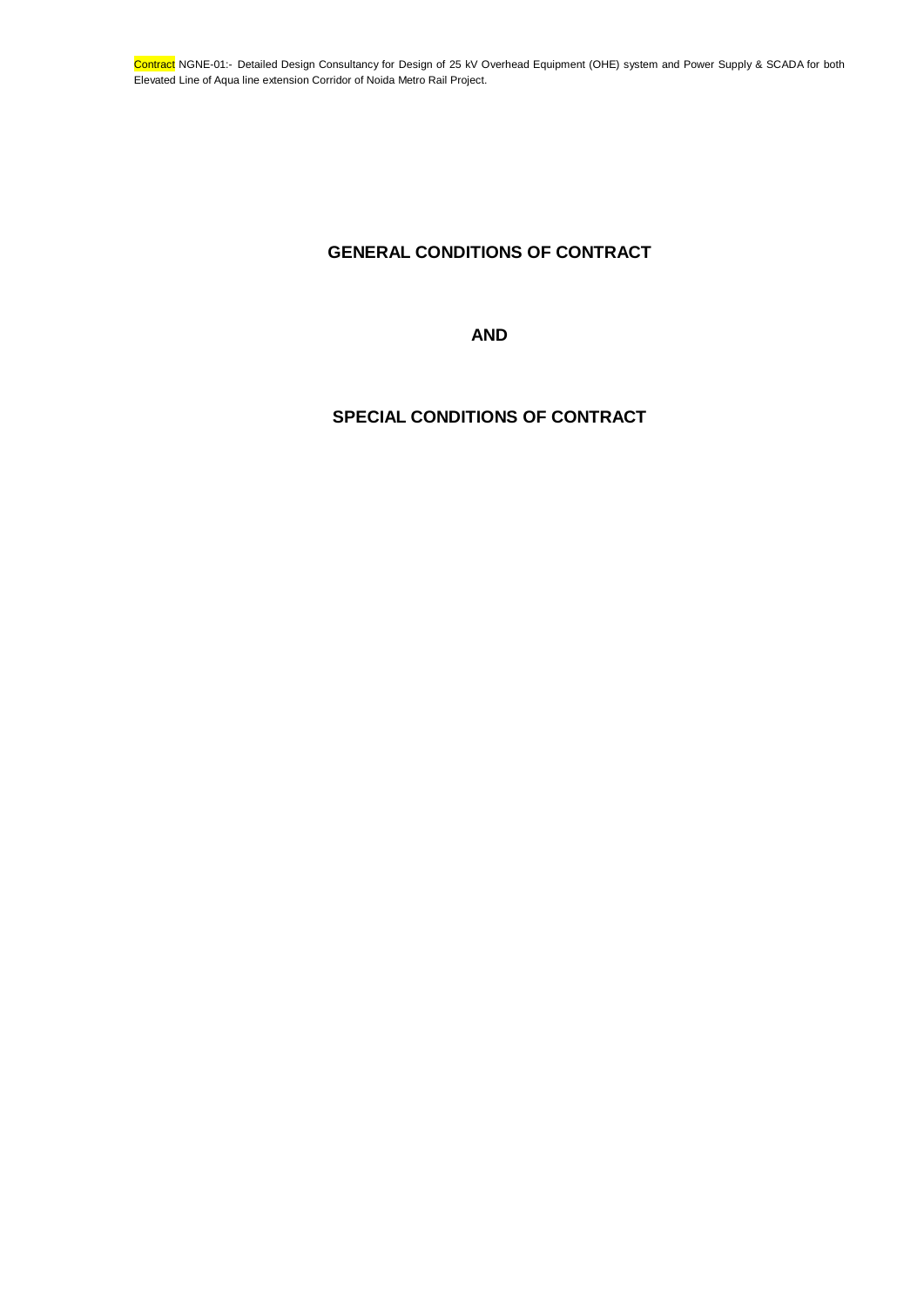# **CONTRACT No. NGNE-01**

# **GENERAL CONDITIONS OF CONTRACT (GCC)**

#### **1. Definitions**

**The following words and expressions shall have the meanings assigned to them except where the context otherwise requires:**

(i) "Project" means the project/work named in Special Conditions of Contract.

(ii) "Services" means the services to be performed by the Detailed Design Consultant pursuant to this contract.

(iii) "Client" means the Noida Metro Rail Corporation Limited (also referred to as NMRC) which expression shall also include their legal successors and permitted assigns.

(iv) "Detailed Design Consultant" (DDC) means the party or the group/construction named in the Agreement, who has to perform the services, and which expression shall include his/their legal successors and permitted assigns.

(v) "Sub - Contractor" means the sub-consultant appointed by Consultant with the prior approval of the employer and in accordance with the procedure described in Special Conditions of Contract.

(vi) "Member", in case the Consultant comprises more than one entity means any of the entities. "Members" means all the entities.

"Member-in-Charge" means the Member authorised to act on the Members' behalf in exercising all the Consultant's rights and obligations towards the Client under their contract.

(vii) "Party" means NMRC or DDC as the case maybe and "parties" means both of them.

(viii) "Third party" means any other person or entity as the context requires.

(ix) **"**Contract" means the Contract Agreement, the Letter of Acceptance, the Letter of Tender and other documents which are listed in the Contract Agreement or in the Letter of Acceptance.

(x) "Employer's Representative" means any of its officers nominated by NMRC and notified from time to time, to DDC.

(xi) "Engineer" means the person(s)-in-charge appointed by NMRC to supervise the detailed design consultancy works or any of its officers nominated by NMRC and notified from time to time.

(xii) "Day" means the period between any one midnight and the next.

(xiii) "Month" means a period of one month according to the Gregorian calendar commencing with any day of the month.

(xiv) "Rupees" means the currency of India (`), and shall be the currency used for the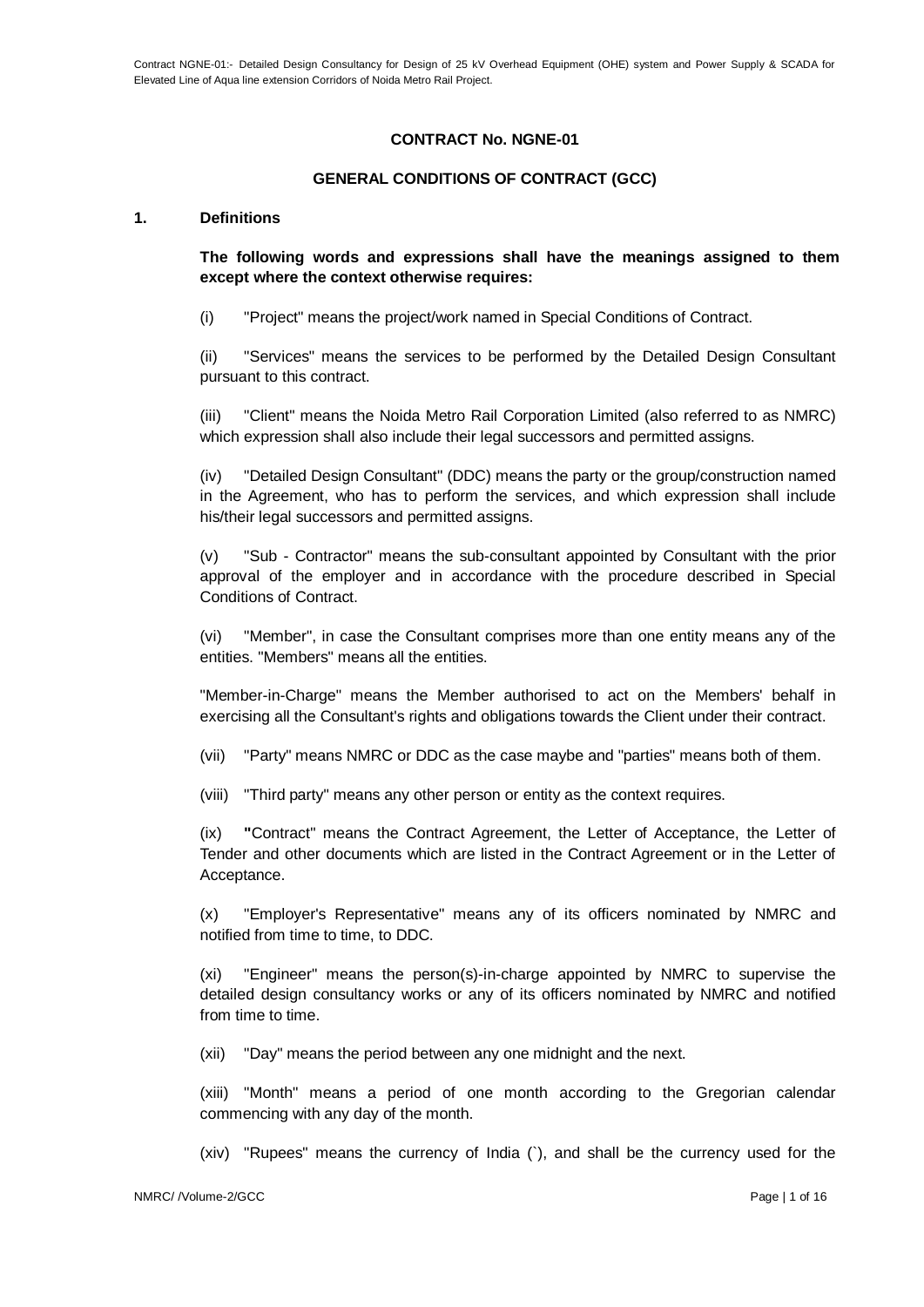Project.

### **2. Interpretation**

- (i) The headings in the Agreement shall not be used in its interpretation.
- (ii) The singular includes the plural, the masculine includes the feminine, and vice-versa where the context requires.

If there is a conflict between provisions of the Agreement, the last to be written chronologically shall prevail, unless otherwise specified in the Service Agreement - SCC.

### **3. Obligations of DDC**

- **3.1** Scope of Services to be performed by the DDC
	- (i) DDC shall perform Services relating to the Project. The Scope of the Services is as stated in the tender documents.
	- (ii) DDC shall exercise reasonable skill, care and diligence in the performance of his obligations under the Agreement.
	- (iii) Where the Services include the co-ordination between the DDC and other consultants and contractors employed on the Project, the DDC shall provide such co-ordination. The DDC shall obtain, co-ordinate and submit to the Employer's Representative for his information and approval all details, drawings, quantities, specifications arising from such co-ordination with others. Such co-ordination will take place throughout the period of the Services.

### **3.2 Performance Guarantee**

As stated in the 'Instruction to Tenderers' the DDC shall provide NMRC with a Performance Guarantee in the form of a Bank Guarantee provided by a Scheduled Commercial Bank based in India that is acceptable to NMRC. The Performance Guarantee shall remain valid up to 6 months beyond the defect liability period after 'the date of completion as mentioned in the completion certificate' OR 'the date on which all the stations/structures /buildings on the section/corridor are put to use for fare paying public and E&M systems are tested and put to use' whichever is later. If the commissioning date is extended, for whatsoever reason, the Bank Guarantee shall be suitably extended.

NMRC reserves the right to forfeit the performance guarantee amount, in the event of termination of the Services in accordance with Clause 18(ii) or (iii).

In the event of any defect coming to the notice of NMRC within the period of 12 months from 'the date of completion as mentioned in the completion certificate' OR 'the date on which all the stations/structures /buildings on the section/corridor are put to use for fare paying public and E&M systems are tested and put to use', whichever is later and in the eventuality of the DDC failing to rectify the same, NMRC will forfeit the amount of the Performance Guarantee.

# **4. Change in Constitution**

(i) DDC shall promptly notify NMRC of any changes in the constitution of the DDC. It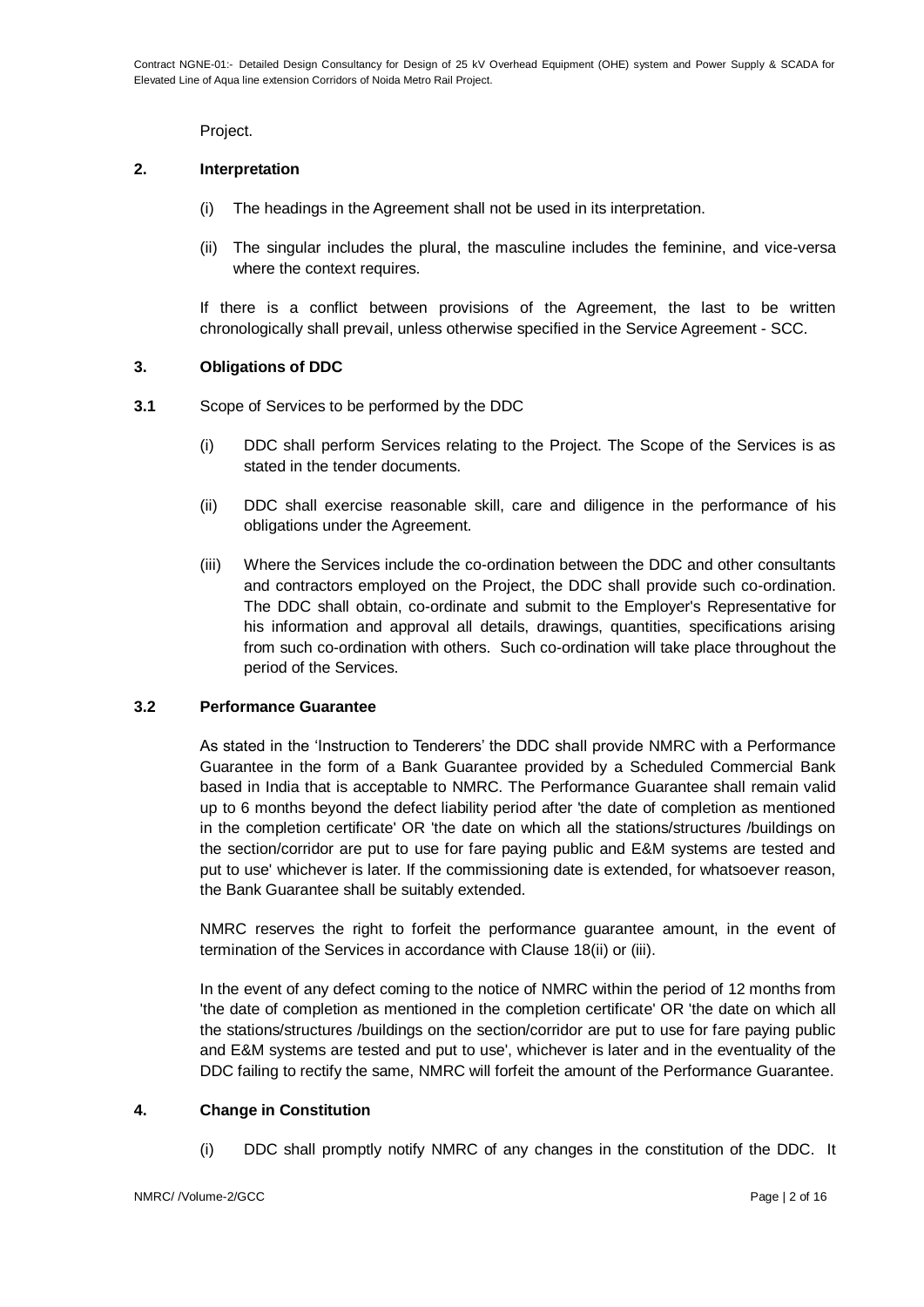shall be open for NMRC to terminate the Agreement upon death, retirement, insanity or insolvency of any person being the proprietor/partner in the DDC, or on the addition or introduction of a new partner managing the Project for the DDC without the previous approval in writing of NMRC. But in absence of and until its termination by NMRC as aforesaid, this Agreement shall be in full force and effect, notwithstanding any changes in the constitution of the firm by death, retirement, insanity or insolvency of any of its proprietors/partners or addition or introduction of any new partners. In case of death or retirement, the surviving or remaining partners of the firm shall be jointly and severally liable for the due and satisfactory performance of all terms and conditions of the Agreement, and likewise on the addition of a new partner, the latter will also become jointly and severally liable.

# **5. Information**

(i) NMRC shall within a reasonable time give to DDC, free of cost, all information which he is able to obtain and which may pertain to the Services.

# **6. Decisions**

On all matters properly referred to it in writing by DDC. NMRC shall give a decision in writing within a reasonable time.

# **7. Assistance**

NMRC shall assist DDC in:

- (i) Providing unobstructed access wherever it is required for the Services.
- (ii) Providing access to other organisations for collection of information.

# **8. Supply/ Replacement of Personnel**

The qualifications and experience of the personnel who are sent by DDC to work on the project shall be acceptable to NMRC. In case NMRC is not satisfied with the performance of any personal, the same shall be replaced on NMRC's request with a person acceptable to NMRC.

# **9. Representatives**

For the administration of the Agreement the DDC shall designate the official or individual to be his representative.

# **10. Changes in Personnel**

If it is necessary to replace any person of DDC, the latter shall immediately arrange for replacement by a person of comparable competence.

# **11. Liability of DDC to NMRC**

DDC shall only be liable to pay compensation to NMRC arising out of or in connection with the Agreement if a breach of Contract is established against him.

Such compensation shall be limited to the amount specified for Professional indemnity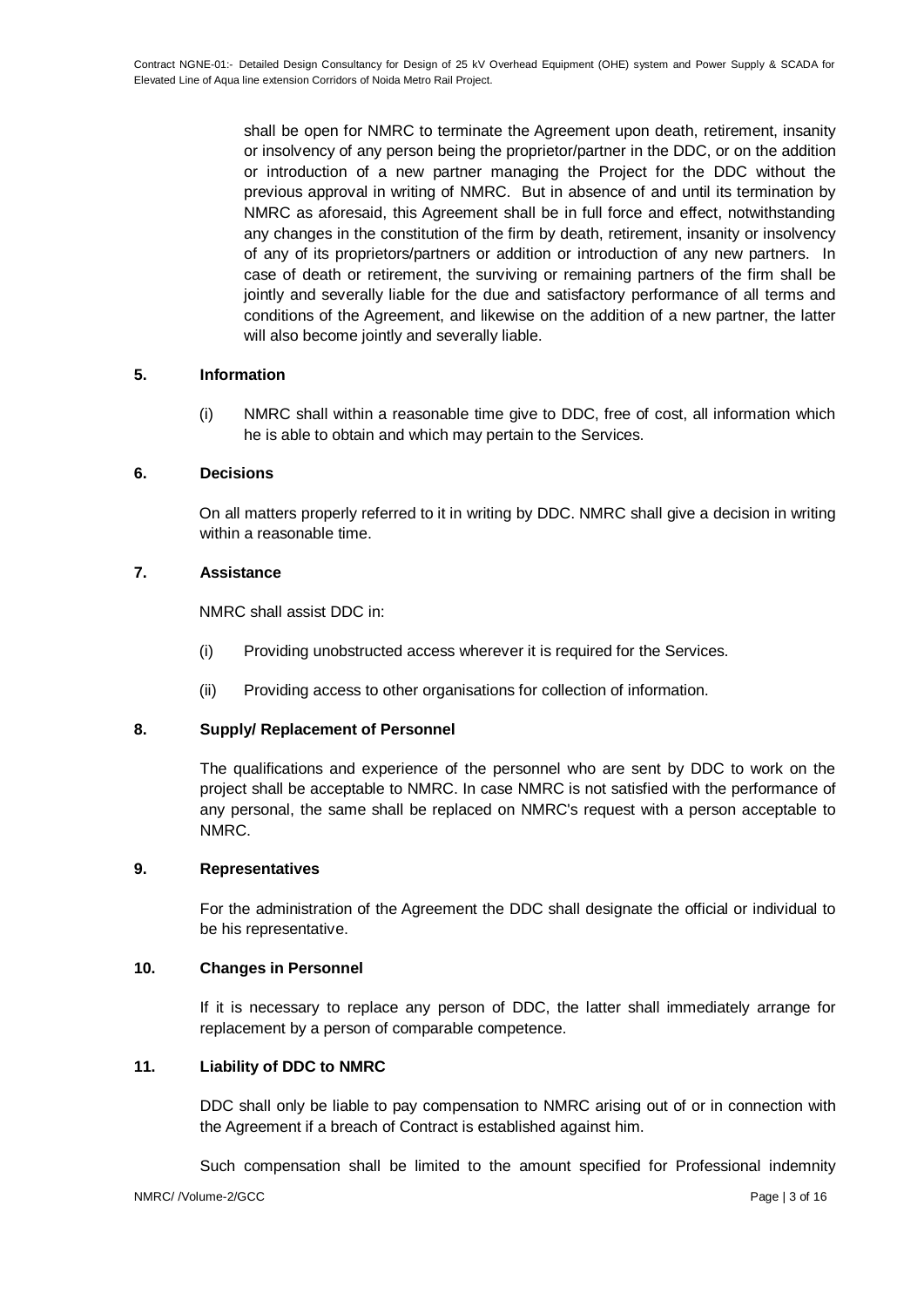**Insurance** 

# **12. Duration of Liability**

DDC shall not be considered liable for any loss or damage resulting from any occurrence unless a claim is formally made on him before the expiry of the relevant period stated in Special Conditions of Contract, or such earlier date as may be prescribed by law.

# **13. Agreement Effective Date**

The Contract shall come into effect from the date of issue of the Letter of Acceptance or Employer's Notice to Proceed.

# **14. Commencement and Completion**

The Services shall be commenced and completed at the times or within the periods stated in Special Conditions of Contract subject to extensions in accordance with the Agreement.

# **15. Modifications**

The Contract can be modified in writing on application by either party only by written agreement of DDC and NMRC.

# **16. Delays and Liquidated Damages**

- 16.1 Time is the essence of the Contract. It shall be the bounden duty of the DDC to strictly adhere to the time for performance of various services indicated in the Contract. In case of delays without valid reason the DDC shall be liable to pay liquidated damages as given in SCC. The maximum limit of Liquidated Damages shall be 10% of the Fixed Lump Sum Price of the Contract
- 16.2 Liquidated damages shall be imposed as described in Special Conditions of Contract.

# **17. Exceptional Circumstances**

If circumstances arise for which the DDC is not responsible and which make it impossible for him to perform in whole or in part the Services in accordance with the Contract, he shall promptly despatch a notice to NMRC.

In these circumstances if certain Services have to be suspended, the time for their completion shall be extended until circumstances no longer apply plus a reasonable period not exceeding 07 days for resumption of them.

# **18. Abandonment, Suspension or Termination by Notice of NMRC**

- (i) NMRC may suspend all or part of the Services or terminate the Agreement by notice of at least 30 days to DDC who shall immediately make arrangements to stop the Services and minimise expenditure.
- (ii) If NMRC considers that DDC is not discharging his obligations NMRC can inform the DDC by notice stating grounds for the notice. If a satisfactory reply is not received within 07 days of receipt of the notice by DDCNMRC can by further notice terminate the Agreement provided that such further notice is given within 30 days of the NMRC's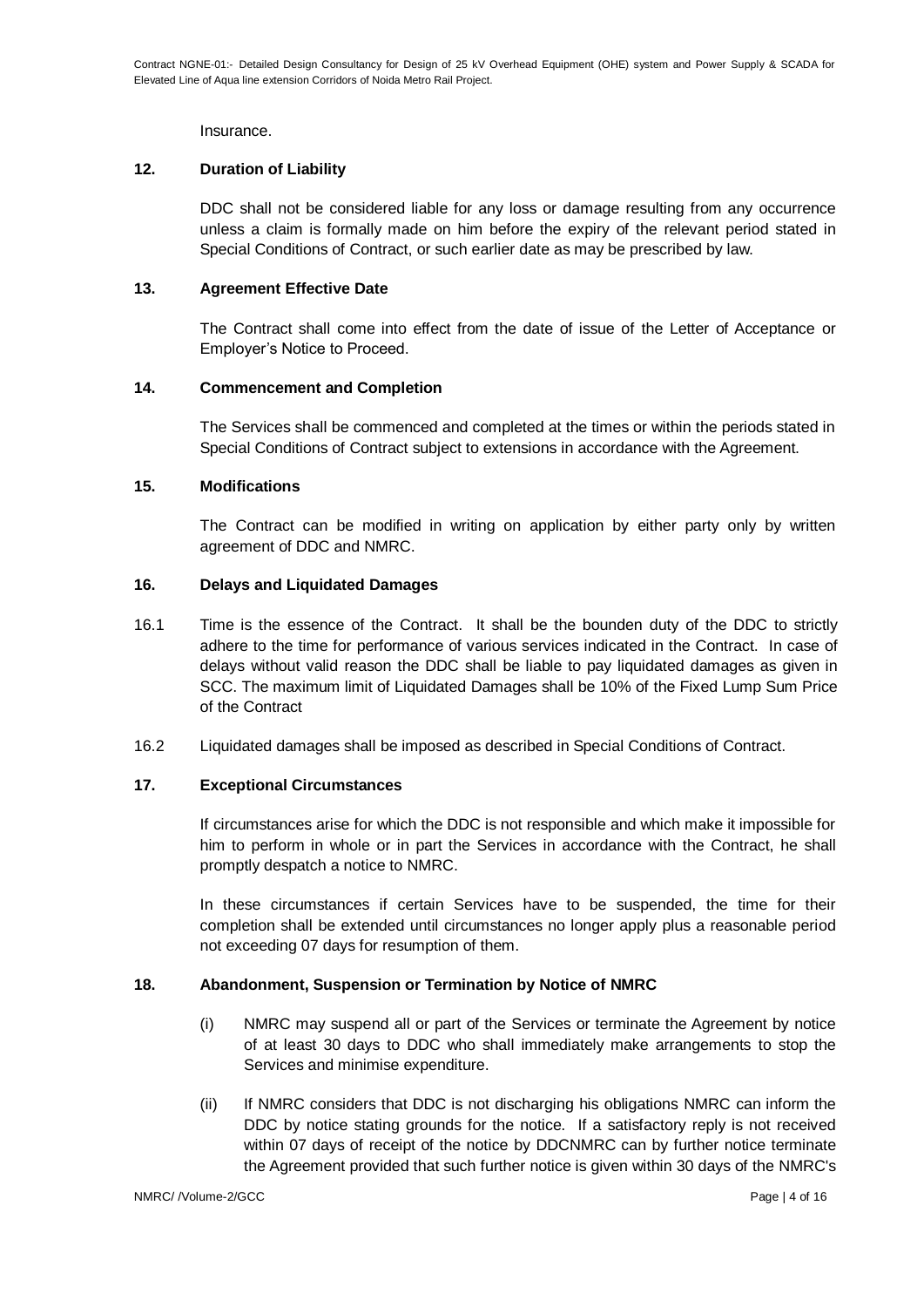former notice.

(iii) If DDC is adjudged a bankrupt, or if he makes a general assignment for the benefit of his creditors, or if a receiver is appointed on account of his insolvency, or persistently disregards laws, ordinances, rules, regulations or orders of any public authority having jurisdiction, or otherwise is guilty of a breach of the Agreement, then NMRC may terminate the Services of the DDC as per the procedure given in Clause 18.1 (ii).

NMRC may complete the project by whatever method may be deemed expedient and the DDC shall not be entitled to receive any further payment.

# **19. Rights and Liabilities of the Parties**

(i) Termination of the Agreement shall not prejudice or affect the accrued rights or claims and liabilities of either party.

# **20. Payment to the DDC**

NMRC shall pay the Contract Price (which shall cover the sum total of all costs incurred by the DDC as set out in Special Conditions of Contract) to the DDC in stage payments for the performance of services as described in **Financial Proposal** (**Bill of Quantities)** of the tender documents. GST shall be reimbursed to the DDC as applicable.

# **21. Priority of Documents**

The documents forming the Contract are to be taken as mutually explanatory of one another. If there is an ambiguity or discrepancy in the documents, NMRC shall issue necessary clarification or instruction to the DDC, and the priority of the documents shall be as follows:

**The Contract Agreement;**

**The Letter of Acceptance;**

**Notice Inviting Tender;**

**Instruction to Tenderers;**

**Scope of Work;**

**The Special Conditions of Contract;**

**The General Conditions of Contract;**

**The Payment Schedules;**

**The DDC's Proposal; and**

**Any other document forming part of the Contract.**

# **22. Time for Payment**

Amounts due to the DDC will be paid promptly.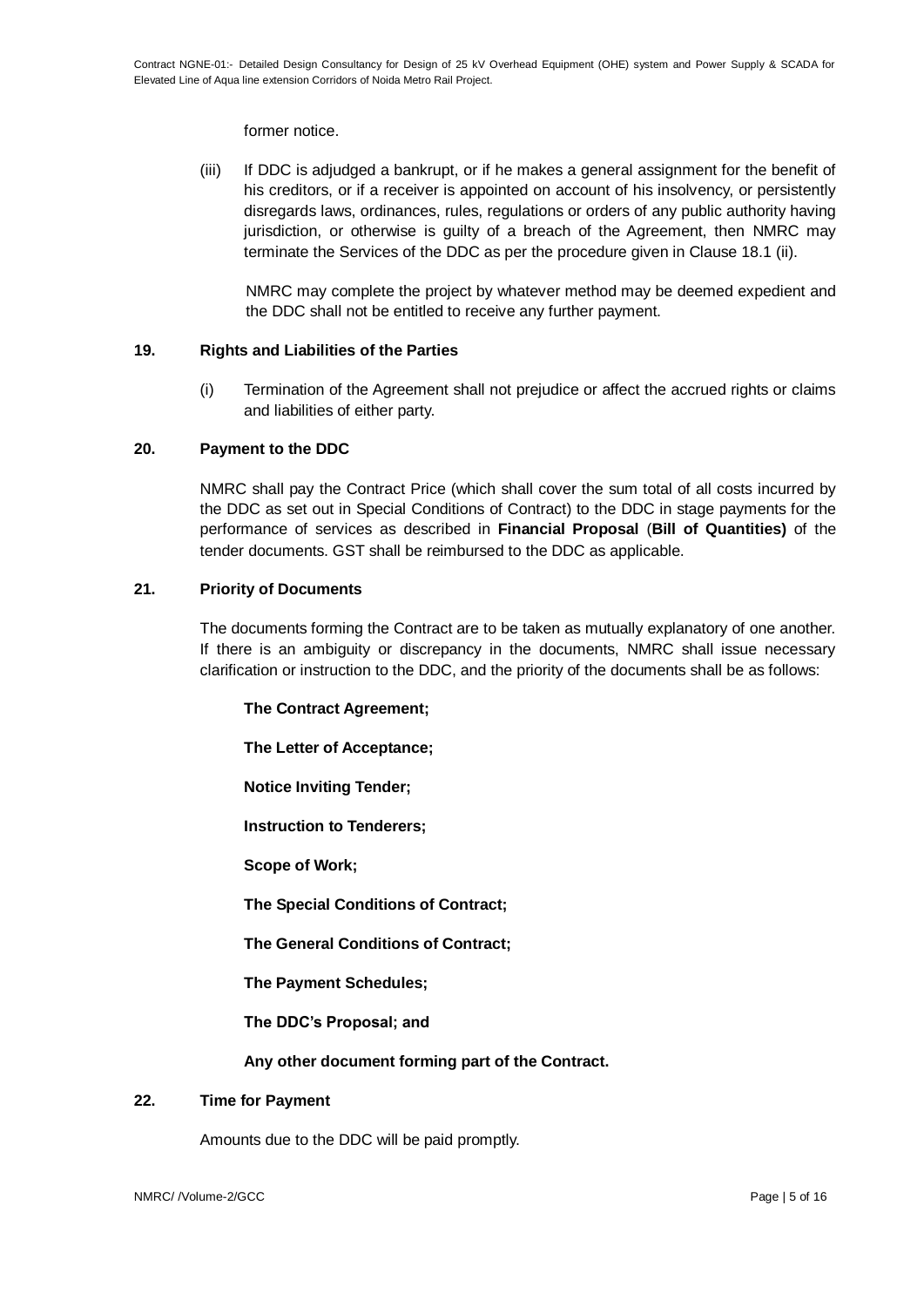Contract NGNE-01:- Detailed Design Consultancy for Design of 25 kV Overhead Equipment (OHE) system and Power Supply & SCADA for Elevated Line of Aqua line extension Corridors of Noida Metro Rail Project.

### **23. Currency of Payment**

All payments shall be made in Indian Rupees.

### **24. Disputed Invoices**

If any item or part of an item in an invoice submitted by the DDC is contested by NMRC, then NMRC shall give prompt notice with reasons and shall not delay payment on the balance of the invoice.

### **25. Languages and Law**

In SCC, there is stated the language or languages of the Agreement, the ruling language and the law to which the Agreement is subject.

### **26. Assignment and Sub-Contracts**

- (i) The DDC shall not, without the written consent of NMRC, assign the benefits from the Agreement other than money.
- (ii) (The DDC shall not assign obligations under the Agreement (to Sub-Consultant / Sub-Contractors) without the written consent of NMRC.
- (iii) The DDC shall not without the written consent of NMRC initiate or terminate any subcontractor for performance of all or part of the Services.

### **27. Copyright**

The copyright of all documents and drawings prepared by the DDC in performance of the Services under the Agreement shall be vested in NMRC. Provided that the DDC may retain copies of the documentation prepared by them and may use and adapt the contents of such documentation for his own use.

#### **28. Conflict of Interest**

Unless otherwise agreed in writing by NMRC, the DDC and his personnel shall have no interest in nor receive remuneration in connection with the Project except as provided for in the Agreement.

The DDC shall not engage in any activity that might conflict with the interests of NMRC under the Agreement.

### **29. Notices**

Notices under the Agreement shall be in writing and will take effect from receipt at the address stated in the Agreement. Delivery can be by hand or facsimile message against a written confirmation of receipt or by registered letter or by telex subsequently confirmed by letter.

### **30. Publication**

Unless otherwise specified in the Service Agreement, DDC, either alone, or jointly with others, can publish material relating to the Services. Publication shall be subject to approval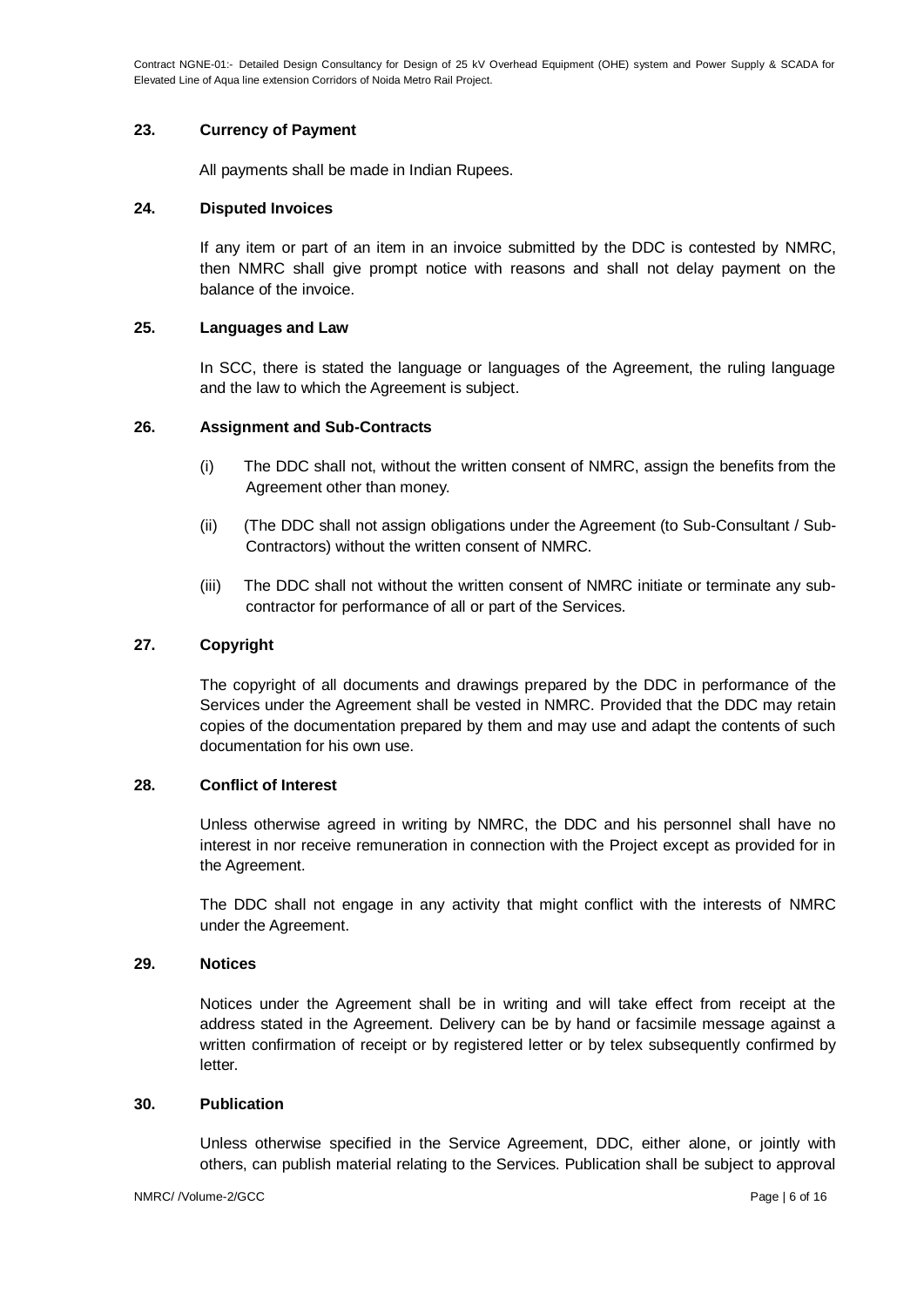by NMRC, if it is within two years of completion or termination of the Services.

### **31. Claims for Loss or Damage**

Subject to Clause 11, any claim for loss or damage arising out of breach or termination of the Agreement shall be agreed between NMRC and the DDC, failing which the same shall be referred to arbitration in accordance with Clause 33.

### **32. Taxes and Duties**

The DDC and their personnel shall pay such taxes, duties, fees, and other impositions as may be levied under the Applicable Laws, the amount of which shall be deemed to have been included in the Contract Price except GST which shall be reimbursed as applicable.

# **33. Claims, Disputes, Conciliation and Arbitration**

### **33.1 Procedure for Claims**

If the DDC intends to claim any additional payment under any clause of these Conditions or otherwise, the DDC shall give notice to NMRC as soon as possible and in any event within 28 days of the start of the event giving rise to the claim. The DDC shall also submit any other notices which are required by the Contract, and supporting particulars for the claim, all as relevant to such event or circumstance.

The DDC shall keep such contemporary records as may be necessary to substantiate any claim. Without admitting NMRC's liability, NMRC shall on receipt of such notice, inspect such records, monitor the record-keeping and/or may instruct the DDC to keep further contemporary records. The DDC shall permit NMRC to inspect all such records, and shall (if instructed) submit copies to NMRC.

Within 28 days of such notice, or such other time as may be agreed by NMRC, the DDC shall send to NMRC a fully detailed claim which includes full supporting particulars of the basis of the claim and additional payment claimed. If the event or circumstance giving rise to the claim has a continuing effect:

- a) this fully detailed claim shall be considered as interim;
- b) DDC shall send further interim claims at monthly intervals, giving the accumulated amount claimed, and such further particulars as NMRC may reasonably require; and
- c) the DDC shall send a final claim within 28 days after the end of the effects resulting from the event or circumstance, or within such other period as may be proposed by DDC and approved by NMRC.

If DDC fails to comply with this Sub-Clause, he shall not be entitled to claim any additional payment.

#### **33.2 Payment for Claims**

NMRC shall pay the Contract Price (which shall cover the sum total of all costs incurred by the DDC as set out in Special Conditions of Contract) to the DDC in partial payments on monthly basis for the performance of services as described in Volume 4 (Financial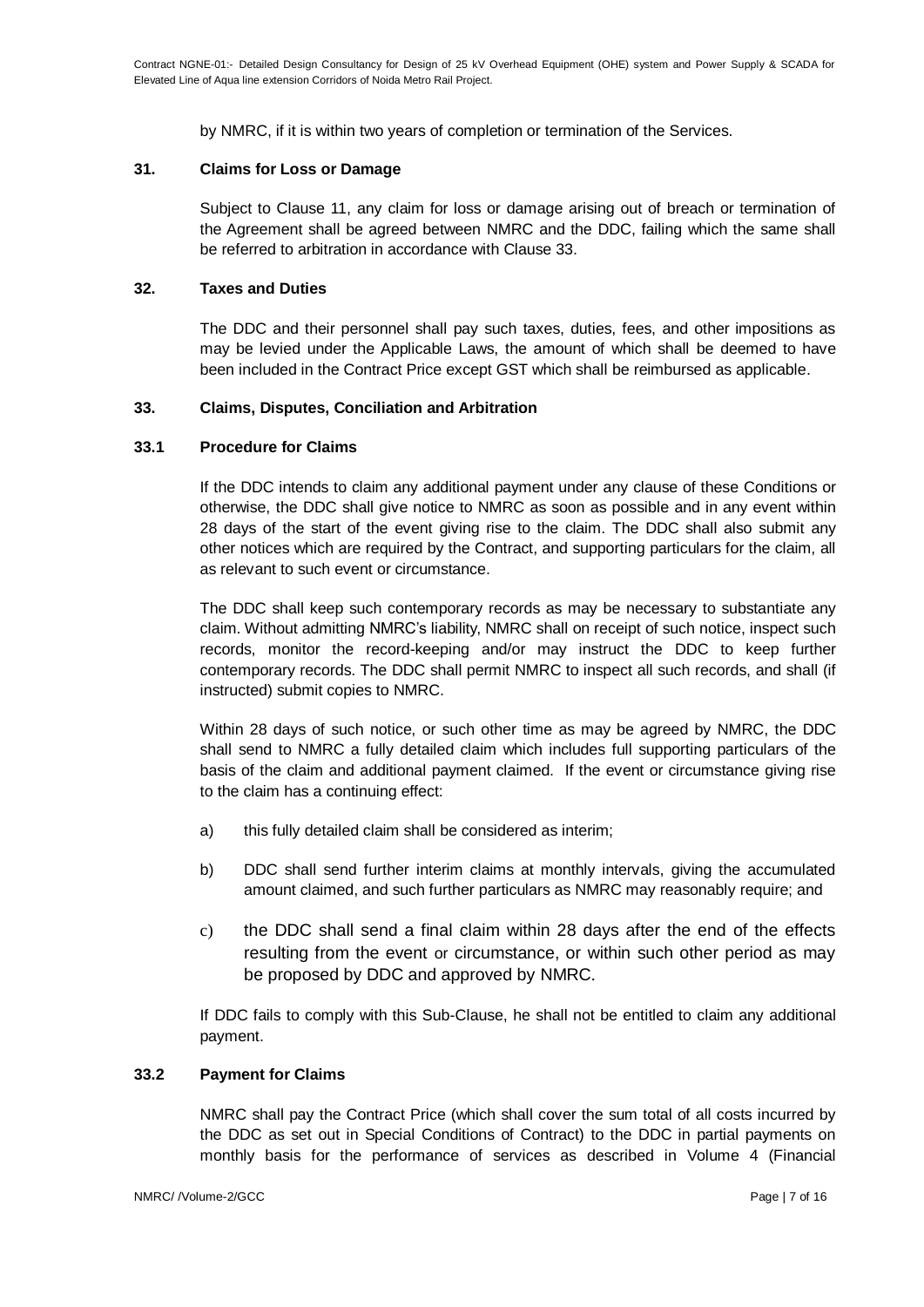Packages) of tender documents. The GST shall be reimbursed to the DDC on actual on submission of documentary proof of evidence of payment to the government agencies.

# **33.3 No legal action till Dispute Settlement Procedure is exhausted.**

Any and all Disputes shall be settled in accordance with the provisions of Clause 33. No action at law concerning or arising out of any Dispute shall be commenced unless and until all applicable Dispute resolution procedures set out in Clause 33 shall have been finally exhausted in relation to that Dispute or any Dispute out of which that Dispute shall have arisen with which it may be or may have been connected.

### **33.4 Notice of Dispute**

For the purpose of Sub-Clause 33.5, a Dispute shall be deemed to arise when one party serves on the other party a notice in writing (hereinafter called a "Notice of Dispute") stating the nature of the Dispute provided that no such notice shall be served later than 28 days after the date of issue of Performance Certificate by NMRC.

### **33.5 Two Stages for Dispute Resolution**

Disputes shall be settled through two stages:

- a) Conciliation procedures as established by "The Arbitration and Conciliation Act-1996" & amended by the Arbitration & Conciliation ( Amendment ) Act, 2015 and any statutory modification or re-enactment thereof.and in accordance with this Clause. In the event this procedure fails to resolve the Dispute then;
- b) Arbitration procedures undertaken as provided by "The Arbitration and Conciliation Act -1996" & amended by the Arbitration & Conciliation (Amendment) Act, 2015 and any statutory modification or re-enactment thereof and in accordance with this Clause.

# **33.6 Conciliation**

Within 60 days of receipt of Notice of Dispute, either party shall refer the matter in dispute to conciliation.

Conciliation proceedings shall be initiated within 30 days of one party inviting the other in writing to Conciliation. Conciliation shall commence when the other party accepts in writing this invitation. If the invitation is not accepted then Conciliation shall not take place. If the party initiating conciliation does not receive a reply within 30 days from the date on which he sends the invitation he may elect to treat this as a rejection of the invitation to conciliate and inform the other party accordingly.

The Conciliation shall be undertaken by one Conciliator selected from a panel of Conciliators maintained by the Employer. The Conciliator shall assist the parties to reach an amicable settlement in an independent and impartial manner.

# **33.7 Conciliation Procedure**

a) NMRC shall maintain a panel of Conciliators, who shall be from serving or retired engineers of Government Departments, or of Public Sector Undertakings. Out of this panel, a list of three Conciliators shall be sent to the DDC who shall choose one of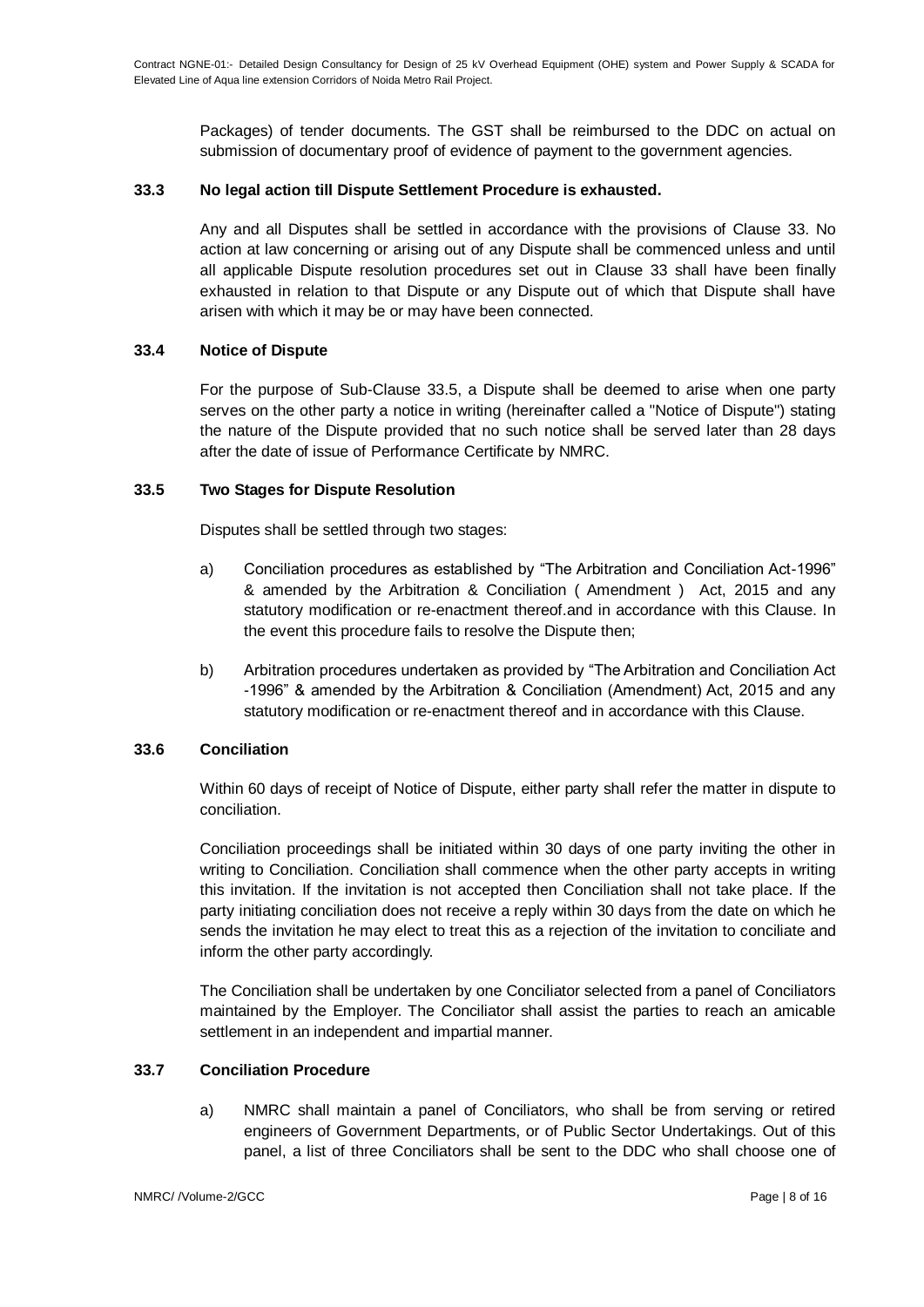them to act as Conciliator and conduct conciliation proceedings in accordance with "The Arbitration and Conciliation Act, 1996" of India & amended by the Arbitration & Conciliation ( Amendment ) Act, 2015 and any statutory modification or re-enactment thereof.

There will be no objection if conciliator so nominated is a serving employee of NMRC who would be Deputy HOD level officer and above.

NMRC and the DDC shall in good faith co-operate with the Conciliator and, in particular, shall endeavour to comply with requests by the Conciliator to submit written materials, provide evidence and attend meetings.

Each party may, on his own initiative or at the invitation of the Conciliator, submit to the Conciliator suggestions for the settlement of the dispute.

When it appears to the Conciliator that there exist elements of a settlement which may be acceptable to the parties, he shall formulate the terms of a possible settlement and submit them to the parties for their observations. After receiving the observations of the parties, the Conciliator may reformulate the terms of a possible settlement in the light of such observations.

If the parties reach agreement on a settlement of the dispute, they may draw up and sign a written settlement agreement. If requested by the parties, the Conciliator may draw up, or assist the parties in drawing up, the settlement agreement. When the parties sign the settlement agreement, it shall be final and binding on the parties and persons claiming under them respectively.

The Conciliator shall authenticate the settlement agreement and furnish a copy thereof to each of the parties. As far as possible, the conciliation proceedings should be completed within 60 days of the receipt of notice by the Conciliator.

The parties shall not initiate, during the conciliation proceedings, any arbitral or judicial proceedings in respect of a dispute that is the subject matter of the conciliation proceedings.

# **33.8 Termination of Conciliation Proceedings**

The conciliation proceedings shall be terminated:

- a) by the signing of the settlement agreement by the parties on the date of agreement; or
- b) by written declaration of the conciliator, after consultation with the parties, to the effect further efforts at conciliation are no longer justified, on the date of declaration; or
- c) by a written declaration of the parties to the conciliator to the effect that the conciliation proceedings are terminated, on the date of declaration; or
- d) by a written declaration of a party to the other party and the conciliator, if appointed, to the effect that the conciliation proceedings are terminated, on the date of declaration.

Upon termination of the conciliation proceedings, the conciliator shall fix the costs of the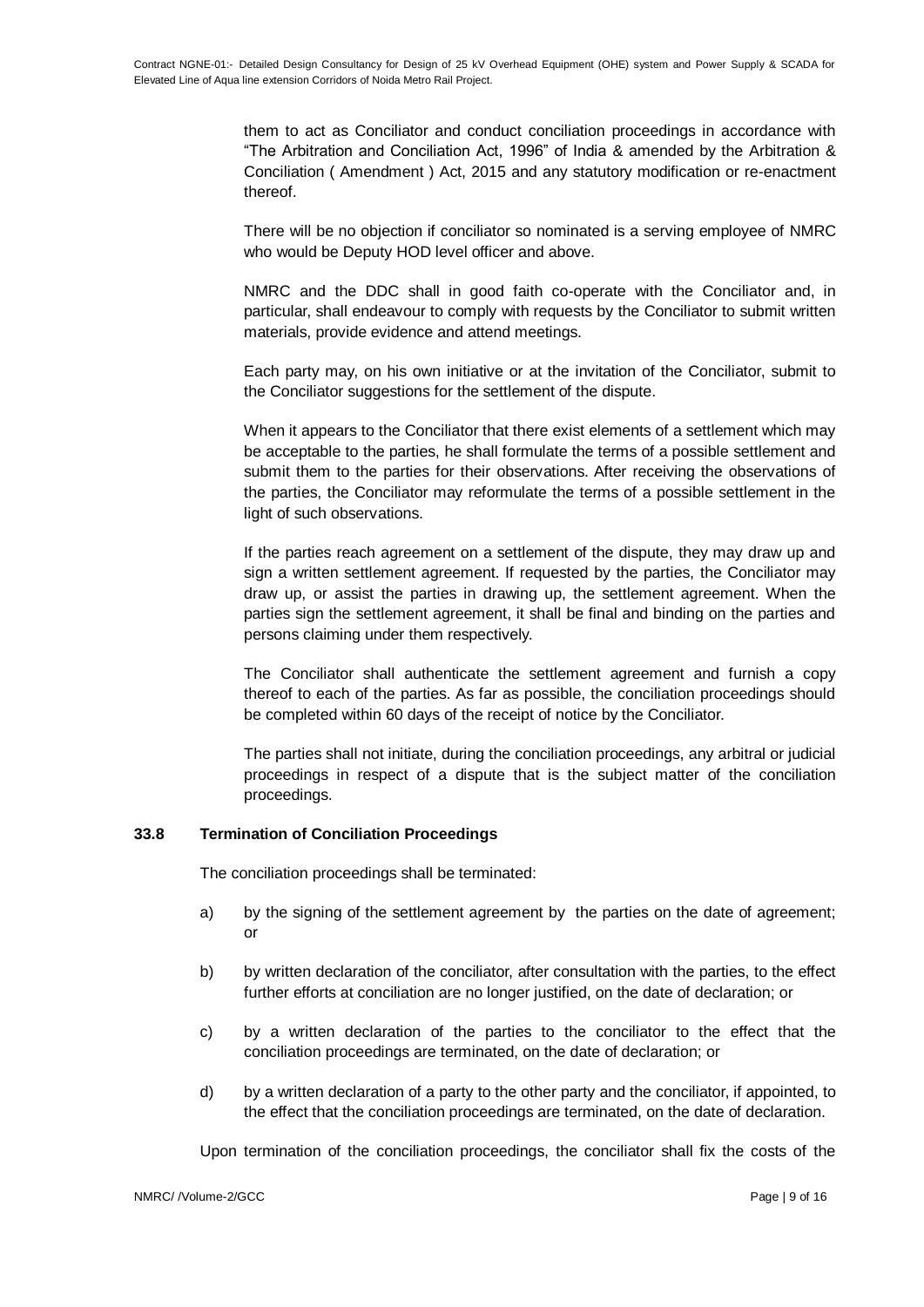conciliation and give written notice thereof to the parties. The costs shall be borne equally by the parties unless settlement agreement provides for a different apportionment. All other expenses incurred by a party shall be borne by that party.

### **33.9 Arbitration**

If the efforts to resolve all or any of the disputes through conciliation fails, then such disputes or differences, whatsoever arising between the parties, arising out of touching or relating to construction/ manufacture, measuring operation or effect of the Contract or the breach thereof shall be referred to Arbitration in accordance with the following provisions:

- a) Only such dispute(s) or difference(s) in respect of which notice has been made under Clause 33.1 but could not be settled through Conciliation, together with counter claims or set off, given by NMRC, shall be referred to arbitration. Other matters shall not be included in the reference.
- b) The Arbitration proceedings shall be assumed to have commenced from the day, a written and valid demand for arbitration is received by Managing Director, Noida Metro Rail Corp. Rail Limited, Noida (MD/NMRC).
- c) The disputes so referred to arbitration shall be settled in accordance with the Indian Arbitration & Conciliation Act, 1996 & amended by the Arbitration & Conciliation ( Amendment ) Act, 2015 and any statutory modification or re-enactment thereof.

Further, it is agreed between the parties as under:

- 33.9.1 Number of Arbitrators: The arbitral tribunal shall consist of:
	- i) Sole Arbitrator in cases where the total value of all claims in question added together does not exceed Rs. 2.00 crores;
	- ii) 3 (Three) arbitrators in all other cases.
- 33.9.2 Procedure for Appointment of Arbitrators: The arbitrators shall be appointed as per following procedure:
	- i) In case of Sole Arbitrator: Within 60 days from the day when a written and valid demand for arbitration is received by MD/NMRC, NMRC will forward a panel of 03 names to the DDC. The DDC shall have to choose one Arbitrator from the panel of three, to be appointed as Sole Arbitrator within 30 days of dispatch of the request by NMRC. In case the DDC fails to choose one Arbitrator within 30 days of dispatch of the request of NMRC then MD/NMRC shall appoint anyone Arbitrator from the panel of 03 Arbitrator as sole Arbitrator.
	- ii) In case of 3 Arbitrators:
		- a) Within 60 days from the day when a written and valid demand for Arbitration is received by MD/NMRC, NMRC will forward a panel of 5 names to the DDC. The DDC will then give his consent for any one name out of the panel to be appointed as one of the Arbitrators within 30 days of dispatch of the request by NMRC.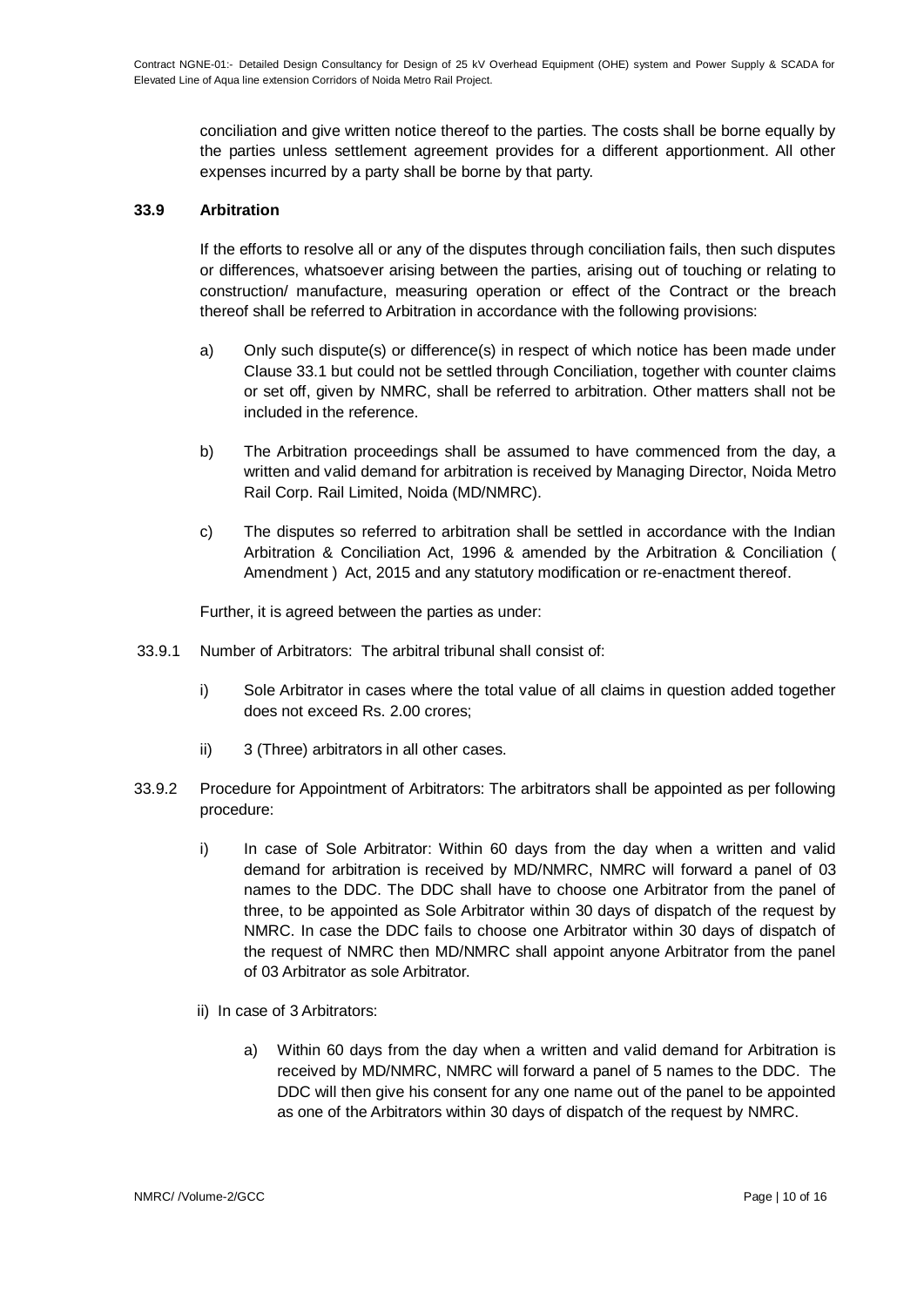- b) NMRC will decide the second Arbitrator. MD/NMRC shall appoint the two Arbitrators, including the name of one Arbitrator for whom consent was given by the DDC, within 30 days from the receipt of the consent for one name of the Arbitrator from the DDC. In case the DDC fails to give his consent within 30 days of dispatch of the request of NMRC then MD/NMRC shall nominate both the Arbitrators from the panel.
- c) The third Arbitrator shall be chosen by the two Arbitrators so appointed by the parties out of the panel of 05 Arbitrators provided to the DDC or from the larger panel of Arbitrators to be provided to them by NMRC at the request of two appointed Arbitrators ( if so desired by them ) and who shall act as Presiding Arbitrator. In case of failure of the two appointed Arbitrators to reach upon consensus within a period of 30 days from their appointment, then, upon the request of either or both parties, the Presiding Arbitrator shall be appointed by the Managing Director / NMRC, Noida.
- d) If one or more of the Arbitrators appointed as above refuses to act as Arbitrator, withdraws from his office as Arbitrator, or vacates his/their office/offices or is/are unable or unwilling to perform his functions as Arbitrator for any reason whatsoever or dies or in the opinion of the MD/NMRC fails to act without undue delay, the MD/NMRC shall appoint new Arbitrator /Arbitrators to act in his/their place except in case of new Presiding Arbitrator who shall be chosen following the same procedure as mentioned in para (ii)(c) above. Such re-constituted Tribunal may, at its discretion, proceed with the reference from the stage at which it was left by the previous Arbitrator(s).
- e) NMRC at the time of offering the panel of Arbitrator(s) to be appointed as Arbitrator shall also supply the information with regard to the qualifications of the said Arbitrators nominated in the panel along with their professional experience, phone nos. and addresses to the DDC.
- 33.9.3 Qualification and Experience of Arbitrators (to be appointed as per sub-clause 33.9.2 above): The Arbitrators to be appointed shall have minimum qualification and experience as under:

# **Arbitrator shall be;**

a Working / Retired Officer (not below E-8 grade in a PSU with which NMRC has no business relationship) of any discipline of Engineering or Accounts / Finance department, having experience in Contract Management of Construction Contracts; or

a Retired Officer ( retired not below the SAG level in Railways ) of any Engineering Services of Indian Railways or Indian Railway Accounts Service, having experience in Contract Management of Construction Contracts; or a Retired Officer who should have retired more than 3 years previously from the date of appointment as Arbitrator (retired not below E-8 grade in NMRC or a PSU with which NMRC has a business relationship) of any Engineering discipline or Accounts / Finance department, having experience in Contract Management of Construction/ Consultancy Contracts or retired judge of any High Court or Supreme Court of India or reputed Chartered Accountant & should be member of ICAI, New Delhi. No person other than the persons appointed as per above procedure and having above qualification and experience shall act as Arbitrator.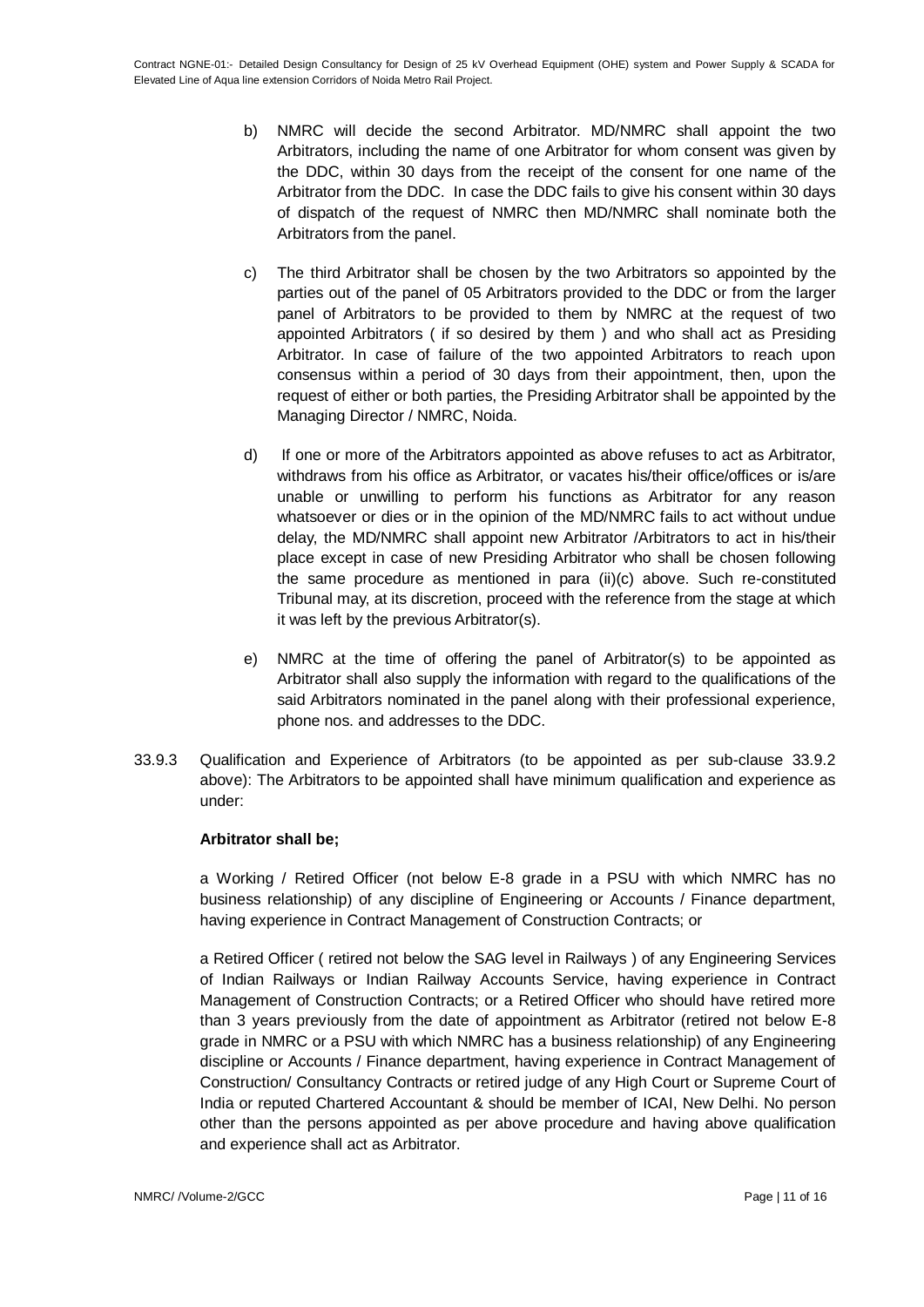- 33.9.4 No new claim shall be added during proceedings by either party. However, a party may amend or supplement the original claim or defense thereof during the course of arbitration proceedings subject to acceptance by Tribunal having due regard to the delay in making it.
- 33.9.5 Neither party shall be limited in the proceedings before such arbitrator(s) to the evidence or arguments put before the Engineer for the purpose of obtaining his decision. No decision given by the Engineer in accordance with the foregoing provisions shall disqualify him from being called as a witness and giving evidence before the arbitrator(s) on any matter, whatsoever, relevant to dispute or difference referred to arbitrator/s. Neither party shall be limited in the proceedings before such arbitrators to the evidence nor did arguments previously put before during settlement through Conciliation proceedings.
- 33.9.6 It is agreed by both the Parties that in the cases where Arbitral Tribunal is consist of sole Arbitrator, their disputes shall be resolved by fast track procedure specified in sub-section (3) of 29B of the Arbitration and Conciliation ( Amendment ) Act , 2015 or as amended up to date.
- 33.9.7 If the contractor(s) does/do not prefer his/their specific and final claims in writing, within a period of 90 days of receiving the intimation from the Employer/Engineer that the final bill is ready for signature of the contractor(s), he/they will be deemed to have waived his/their claim(s) and NMRC shall be discharged and released of all liabilities under the contract in respect of these claims.
- 33.9.8 Arbitration proceedings shall be held at Noida, India and the language of the arbitration proceedings and that of all documents and communications between the parties shall be in English.
- 33.9.9 The Arbitral Tribunal should record day to day proceedings. The proceedings shall normally be conducted on the basis of documents and written statements. All arbitration awards shall be in writing and shall state item wise, the sum and detailed reasons upon which it is based. A model Time Schedule for conduct of Arbitration proceedings in a period of 180 days / 365 days will be made available to Arbitral tribunal for their guidance. Both the Parties should endeavor to adhere to time schedule for early finalization of Award.
- 33.9.10 The award of the sole Arbitrator or the award by majority of three Arbitrators as the case may be shall be binding on all parties. Any ruling on award shall be made by a majority of members of Tribunal. In the absence of such a majority, the views of the Presiding Arbitrator shall prevail.
- 33.9.11 A party may apply for correction of any computational errors, any typographical or clerical errors or any other error of similar nature occurring in the award of a tribunal and interpretation of specific point of award to tribunal within 60 days of the receipt of award.
- 33.9.12 A party may apply to tribunal within 60 days of receipt of award to make an additional award as to claims presented in the arbitral proceedings but omitted from the arbitral award.

# **33.10 Interest on Arbitration Award**

Where the arbitral award is for the payment of money, no interest shall be payable on whole or any part of the money for any period, till the date on which the award is made.

# **33.11 Cost of Conciliation / Arbitration**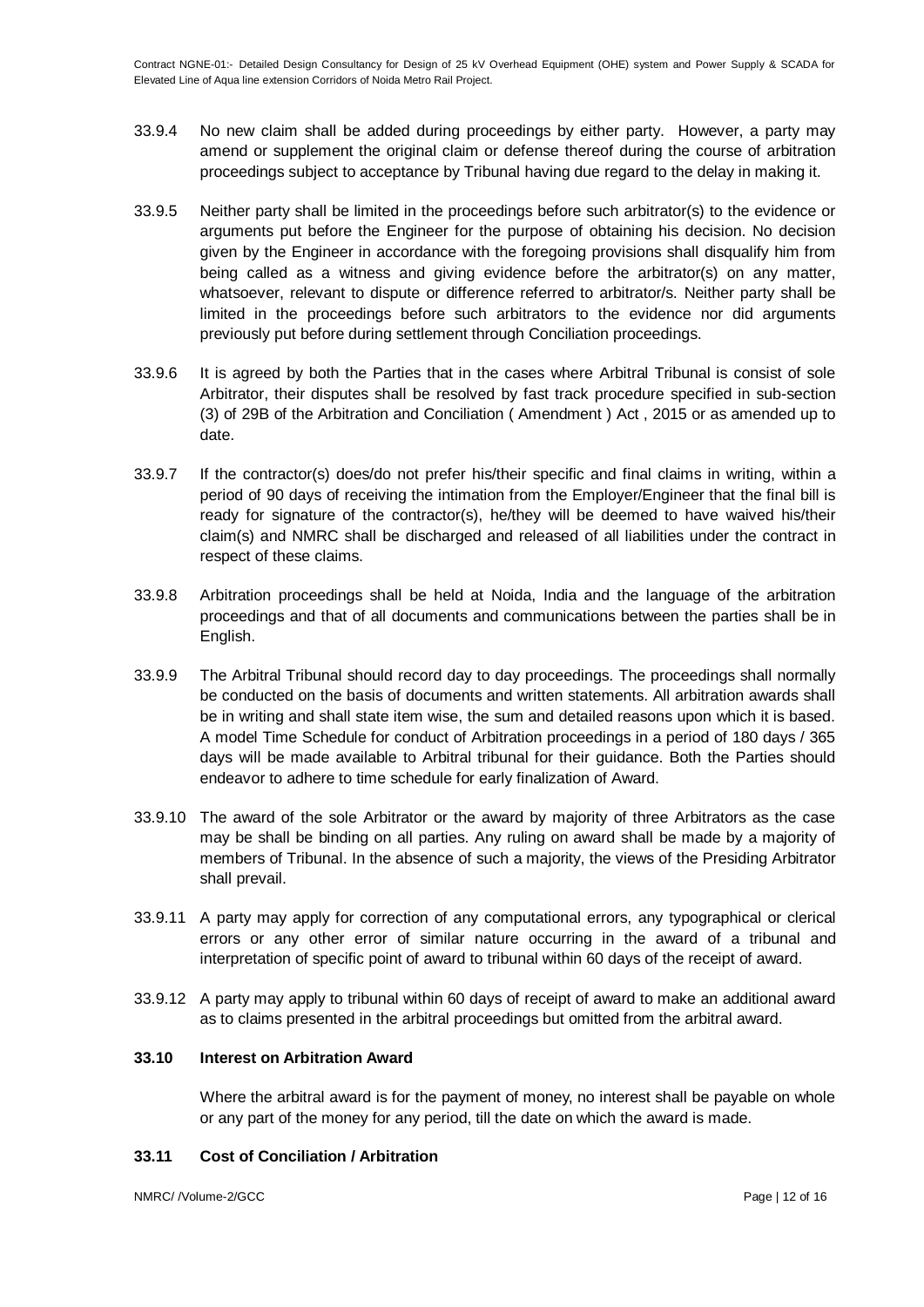The fees and other charges of the Conciliator / Arbitrators shall be as per the scales fixed by NMRC from time to time irrespective of the fact whether the Arbitrator(s) is / are appointed by NMRC or by the Court of law unless specifically directed by Hon'ble Court otherwise on the matter, and shall be shared equally by NMRC and the DDC. However, the expenses incurred by each party in connection with the preparation, presentation will be borne by itself.

### **33.12 Jurisdiction of Courts**

Where recourse to a Court is to be made in respect of any matter, the court at Noida shall have the exclusive jurisdiction to try all disputes between the parties.

### **33.13 Suspension of Work on Account of Arbitration**

The reference to Conciliation / Arbitration shall proceed not withstanding that the Works shall not then be or be alleged to be complete, provided always that the obligations of NMRC, NMRC and the DDC shall not be altered by reasons of arbitration being conducted during the progress of the Works. Neither party shall be entitled to suspend the work or part of the work to which the dispute relates on account of arbitration and payments to the DDC shall continue to be made in terms of the Contract.

### **34. Force Majeure**

If, at any time during the currency of the Contract, the performance in whole or in part by either party of any obligation under this Contract shall be prevented or delayed by reason o f any war, hostilities, invasion, acts of public or foreign enemies, rebellion, revolution, insurrection, civil commotion, sabotage, large scale arson, floods, earthquake, large scale epidemics, nuclear accidents, any other catastrophic unforeseeable circumstances, quarantine restrictions, any statutory rules, regulations, orders or requisitions issued by a Government department or competent authority or acts of God (hereinafter referred to as "event") then, provided notice of the happening of such an event is given by either party to the other within 21 days of the occurrence thereof.

Neither party shall by reason of such event be entitled to terminate the Contract or have claim for damages against the other in respect of such non-performance or delay in performance.

The obligations under the Contract shall be resumed as soon as practicable after the event has come to an end or ceased to exit.

If the performance in whole or part of any obligation under the Contract is prevented or delayed by reason of the event beyond a period mutually agreed to if any, or 90 days, whichever is more, either party may at its option terminate the Contract.

In case of doubt, or dispute, whether a particular occurrence should be considered an "event" as defined under this clause, the decision of the Engineer shall be final and binding.

Works that have already been measured shall be paid for by the Employer even if the same is subsequently destroyed or damaged as a result of the event. The cost of rebuilding or replacing any work that has been measured shall be borne by the Employer.

If the Contract is terminated under this Clause, the Consultant shall be paid fully for the work done which has been destroyed or damaged before its measurement. The Employer shall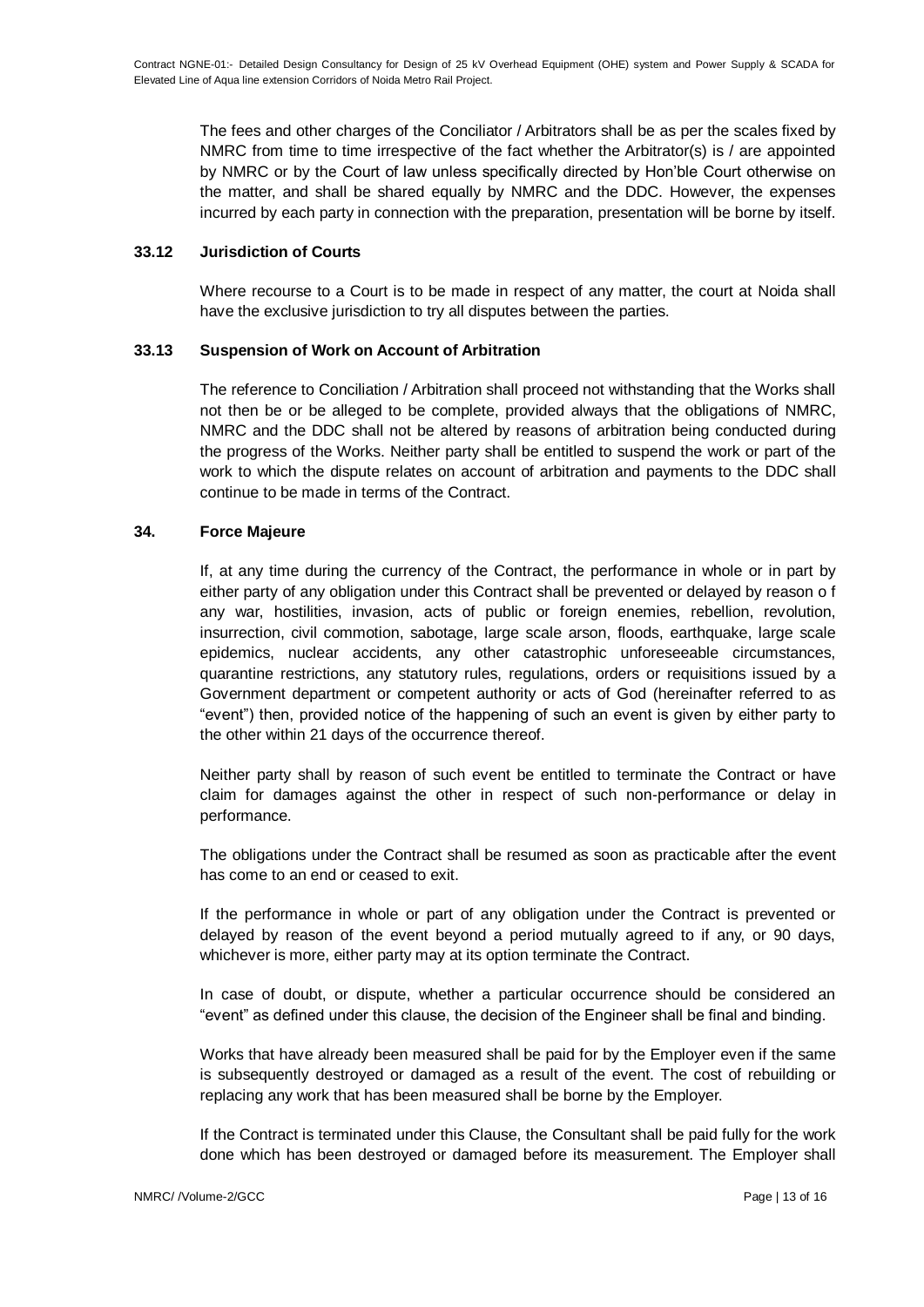have the option to take over any plant and material lying at site, at rates provided for in the Contract, failing that, as per rates, which are determined to be fair and reasonable by the Engineer.

If neither party issues notice regarding the event within 21 days of its occurrence, the said event shall be deemed not to have occurred and the Contract will continue to have effect as such.

- **35.** Detailed Design Consultant's Warranty of Design
	- (i) The DDC shall be fully responsible, for the suitability, adequacy, integrity, durability and practicality of the DDC's proposal.
	- (ii) The DDC warrants that the DDC's Proposals meet NMRC's Requirements and is fit for the purpose thereof. Where there is any inadequacy, insufficiency, impracticality or unsuitability in or of NMRC's Requirements or any part thereof, the DDC's Proposal shall take into account, address or rectify such inadequacy, insufficiency, impracticality or unsuitability at DDC's own cost.
	- (iii) The DDC warrants that the Works have been or will be designed to the highest standards available using proven up-to-date good practice.
	- (iv) The DDC shall indemnify NMRC against any damage, expense, liability, loss or claim, which NMRC might incur, sustain or be subject to arising from any breach of the DDC's design responsibility and/or warranty set out in this Clause.
	- (v) The DDC further specifies and is deemed to have checked and accepted full responsibility 'for the DDC's Proposal and warrants absolutely that the same meets NMRC's Requirements.
	- (vi) Notwithstanding that such design may be or have been prepared, developed or issued by NMRC, any of DDC's consultants, his sub Consultants and/or his qualified personnel/persons or cause to be prepared, developed or issued by others.
	- (vii) Notwithstanding any warranties, guaranties and/or indemnities that may be or may have been submitted by any other person.
	- (viii) Notwithstanding that the same have been accepted by NMRC.

The DDC shall be fully responsible for the drawings, designs etc. & preparing, developing and coordinating all design Works to enable that part of the Works to be constructed and/or to be fully operational in accordance with the NMRC's requirements.

No claim for additional payment or extension of time shall be entertained and/or the DDC shall not be relieved from any obligation/liability under the Contract, for any delay, suspension, impediment to or adverse effect upon the progress of the Works due to any mistake, inaccuracy, discrepancy or omission in or between the DDC's Definitive Design and the final design, or any failure by the DDC to prepare any Design Data or submit the same to NMRC in due time and the DDC shall promptly make good any such defect at his own cost.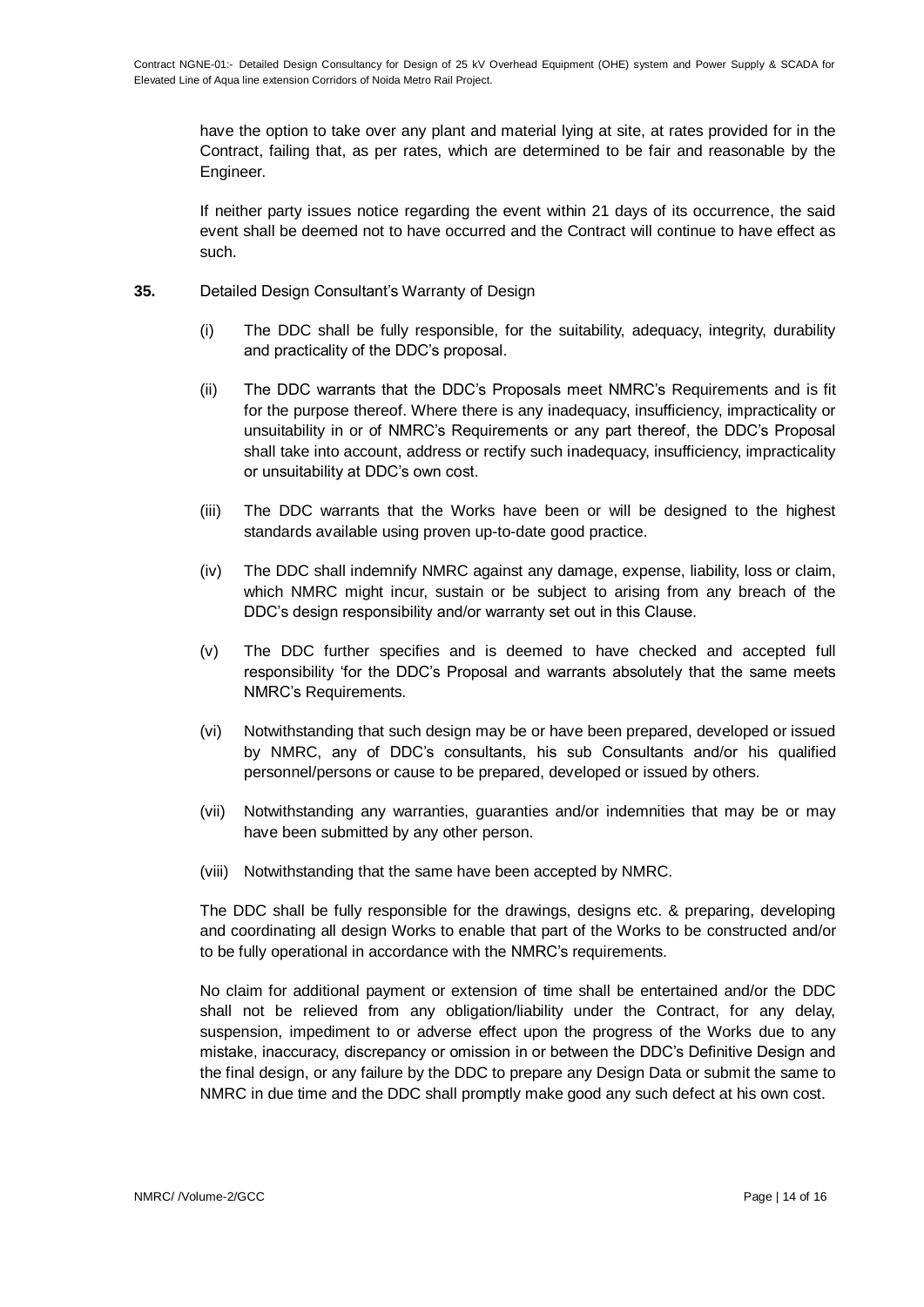Contract NGNE-01:- Detailed Design Consultancy for Design of 25 kV Overhead Equipment (OHE) system and Power Supply & SCADA for Elevated Line of Aqua line extension Corridors of Noida Metro Rail Project.

### **36.** Professional Indemnity Insurance (PII)

The DDC shall effect and maintain professional Indemnity Insurance(PII) with AOA (any one accident) limit in INR equal to contract value in respect to all works covered under scope of work to be carried out by, or on behalf of them with AOY (any one year) limit of **two incidents in a year**. PII Policy shall be obtained within four weeks from 'date of commencement' and before any payment is released to DDC. The insurance which shall ensure the DDC's liability by reason of professional negligence and errors in respect of all works covered under scope of work, shall be valid from the date of commencement of works, until two years after commissioning of work. It is a deemed accepted condition of contract that the DDC indemnifies and save harmless NMRC from and against all claims and proceedings on account of infringements of patents rights, design, trademark name etc.

NMRC will not issue final payment certificate until the DDC has produced evidence that coverage of Professional Indemnity Insurance has been provided for the aforesaid period.

In the professional indemnity insurance policy the deductable amount shall not be more than 5% of AOA limit.

### **37. Corrupt and fraudulent practices**

#### **37.33.1 Definition**

The employer requires that the bidders/ contractors, their designated contractors and/or their agents observe the highest standards of ethics during tendering and execution of this contract. In pursuance with this policy, the employer:

- a) defines, for the purpose of these provisions, the terms set forth below as follows:
	- i. "corrupt practice" means the offering, giving, receiving or soliciting of anything of value of employer, engineer or any of their employees, influence in the procurement process or in contract execution; and
	- ii. "fraudulent practice" means a concealment or misrepresentation of facts in order to influence a procurement process or the execution of a contract to the detriment of the employer, and includes collusive practice among bidders (prior to or after bid submission) designed to establish bid prices at artificial noncompetitive levels and to deprive the employer of the benefits of free and open competition.
	- iii. Breach of any of the contract condition during execution.
- b) Will reject the tender for the work or rescind the contract if the employer determines that the bidder/ contractor has engaged in corrupt or fraudulent practices.
- c) Will declare a contractor ineligible, either indefinitely or for a stated period of time, to be awarded a contract/s if he at any time determines that the contractor has engaged in corrupt or fraudulent practices in completing for, or in executing the contract.
- d) The successful bidders/ contractors shall apprise the employer through chief vigilance officer, NMRC of any fraud/ suspected fraud as soon as it comes to their notice.